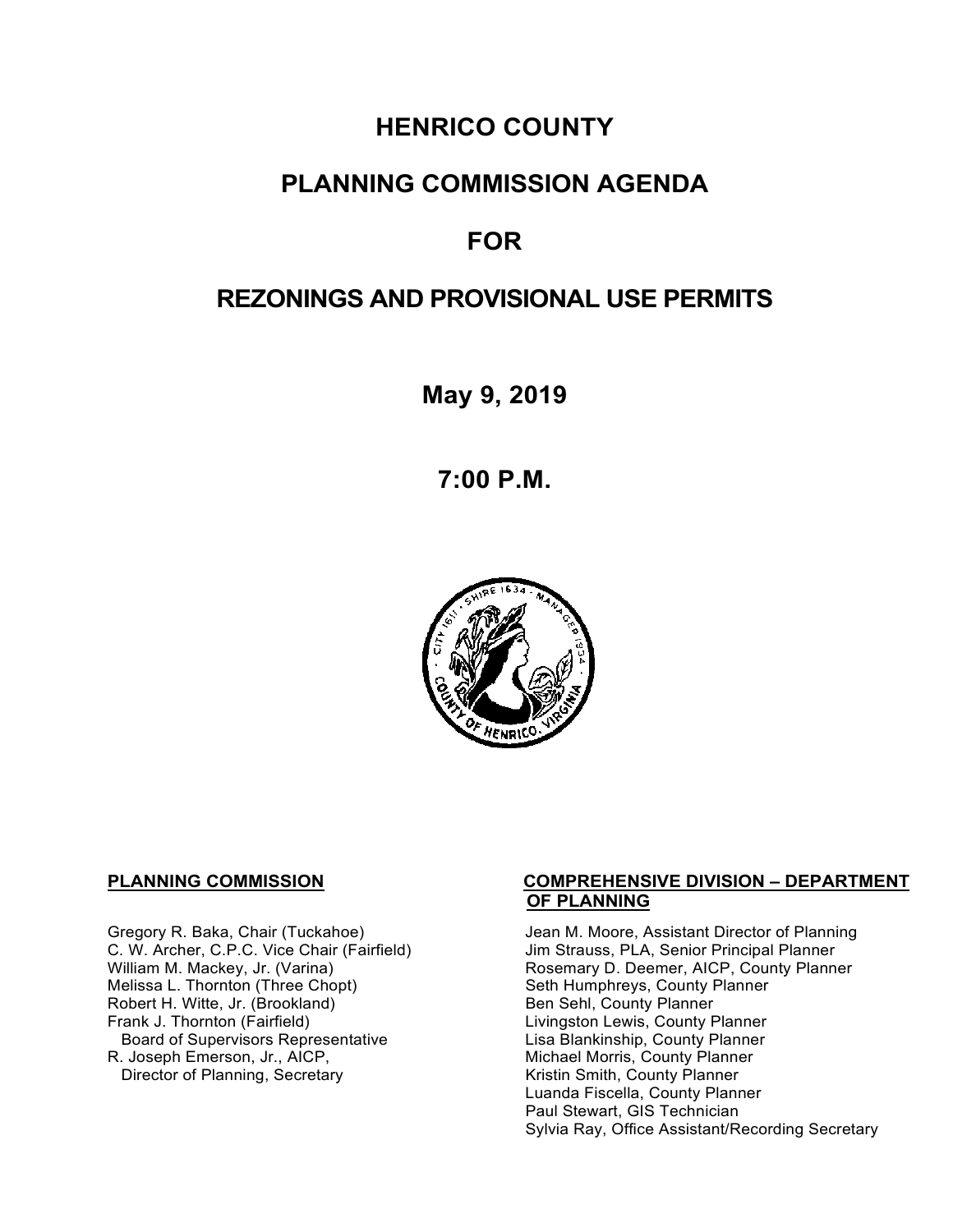### **PLANNING COMMISSION REZONING MEETING FINAL AGENDA MAY 9, 2019**

**BEGINNING AT 5:00 P.M.** 

**DINNER AND WORK SESSION:** The Planning Commission will discuss Master Planned Communities in the R-6 District and continue their discussion on Short Term Rentals.

**BEGINNING AT 7:00 P.M.**

**WELCOME:**

**PLEDGE OF ALLEGIANCE:**

**RECOGNITION OF NEWS MEDIA:**

**CALL TO ORDER:**

**REQUESTS FOR WITHDRAWALS AND DEFERRALS: (0); (2)**

**REQUESTS FOR EXPEDITED ITEMS: (3)**

**CASES TO BE HEARD: (2)**

### **FAIRFIELD:**

**REZ2019-00016 Andrew Browning for SLA Construction, LLC:** Request to conditionally rezone from A-1 Agricultural District to R-3C One Family Residence District (Conditional) part of Parcel 778-766-8307 containing 1.302 acres located on the north line of Francis Road approximately 80' east of its intersection with Knotty Drive. The applicant proposes two single-family dwellings. The R-3 District allows a minimum lot area of 11,000 square feet and a maximum gross density of 3.96 units per acre. The use will be controlled by zoning ordinance regulations and proffered conditions. The 2026 Comprehensive Plan recommends Suburban Residential 2, where density should not exceed 3.4 units per acre. **Staff – Michael Morris (Expedited Agenda Requested) Recommended for Approval**

# **THREE CHOPT:**

Andrew M. Condlin for 11934 W. Broad LLC: Request to amend proffers accepted with Rezoning cases C-49C-04 and C-43C-05 on Parcel 735-763- 9381 located on the north line of W. Broad Street (U.S. Route 250) approximately 1800'

**May 10, 2019**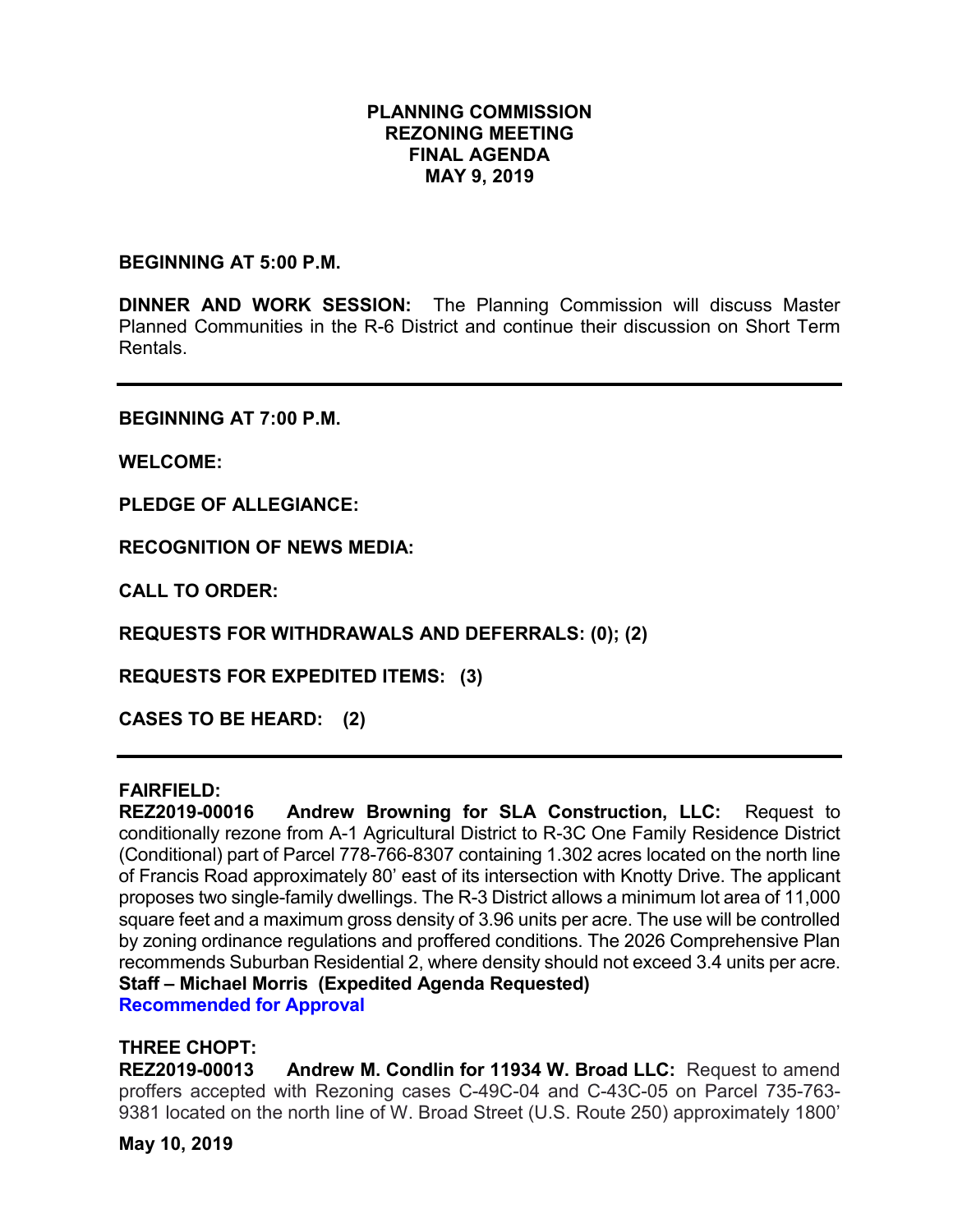west of its intersection with Lauderdale Drive. The applicant proposes to amend proffers regarding detached signage. The existing zoning is B-2C Business District (Conditional). The 2026 Comprehensive Plan recommends Commercial Arterial. The site is in the West Broad Street Overlay District. **Staff – Livingston Lewis (Expedited Agenda Requested)**

**Recommended for Approval**

### **TUCKAHOE:**

### *Deferred from the April 11, 2019 Meeting)*

**PUP2019-00005 Jonathan Bremer:** Request for a Provisional Use Permit under Sections 24-62.2(g), 24-120 and 24-122.1 of Chapter 24 of the County Code to allow the continued operation of an existing farmers' market with expanded vendor operations on part of Parcels 732-751-4078, -0561 and 731-751-8088 located at the southwest intersection of Gayton Road and Ridgefield Parkway. The existing zoning is B-3 Business District. The 2026 Comprehensive Plan recommends Commercial Concentration. **Staff – Livingston Lewis (Expedited Agenda Requested)**

**Recommended for Approval**

### **BROOKLAND:**

### *(Deferred from the March 14, 2019 Meeting)*

**REZ2017-00032 Arthur McGurn for The McGurn Company:** Request to conditionally rezone from R-2 One-Family Residence District and [R-6C] General Residence District (Conditional) to R-3C One-Family Residence District (Conditional) Parcels 767-760-8701 and 768-760-1507 containing 4.305 acres located at the northeast intersection of Hungary and Hungary Spring Roads. The applicant proposes a singlefamily development. The R-3 District allows a minimum lot area of 11,000 square feet and a maximum gross density of 3.96 units per acre. The use will be controlled by proffered conditions and zoning ordinance regulations. The 2026 Comprehensive Plan recommends Suburban Residential 2, density should not exceed 3.4 units per acre. **Staff – Rosemary Deemer (Deferral Requested to the June 13, 2019 Meeting) Deferred to the June 13, 2019 Meeting**

**REZ2019-00015 Jason Bumgarner for JR Properties:** Request to conditionally rezone from B-1 Business District to B-3C Business District (Conditional) Parcel 773-759- 9815 containing .55 acres located on the west line of Woodman Road approximately 165' north of its intersection with Hungary Road. The applicant proposes a residential heating and air conditioning shop. The use will be controlled by zoning ordinance regulations and proffered conditions. The 2026 Comprehensive Plan recommends Commercial Concentration. The site is in the Enterprise Zone. **Staff – Ben Sehl Recommended for Approval**

### **VARINA:**

### *(Deferred from the March 14, 2019 Meeting)*

**REZ2019-00001 RVA Land for Liberty Homes:** Request to rezone from A-1 Agricultural District to R-2 One-Family Residence District Parcel 821-679-0872 containing 5.381 acres located on the west line of Buffin Road, approximately 2,700' north of Kingsland Road. The applicant proposes two single family dwellings. The R-2